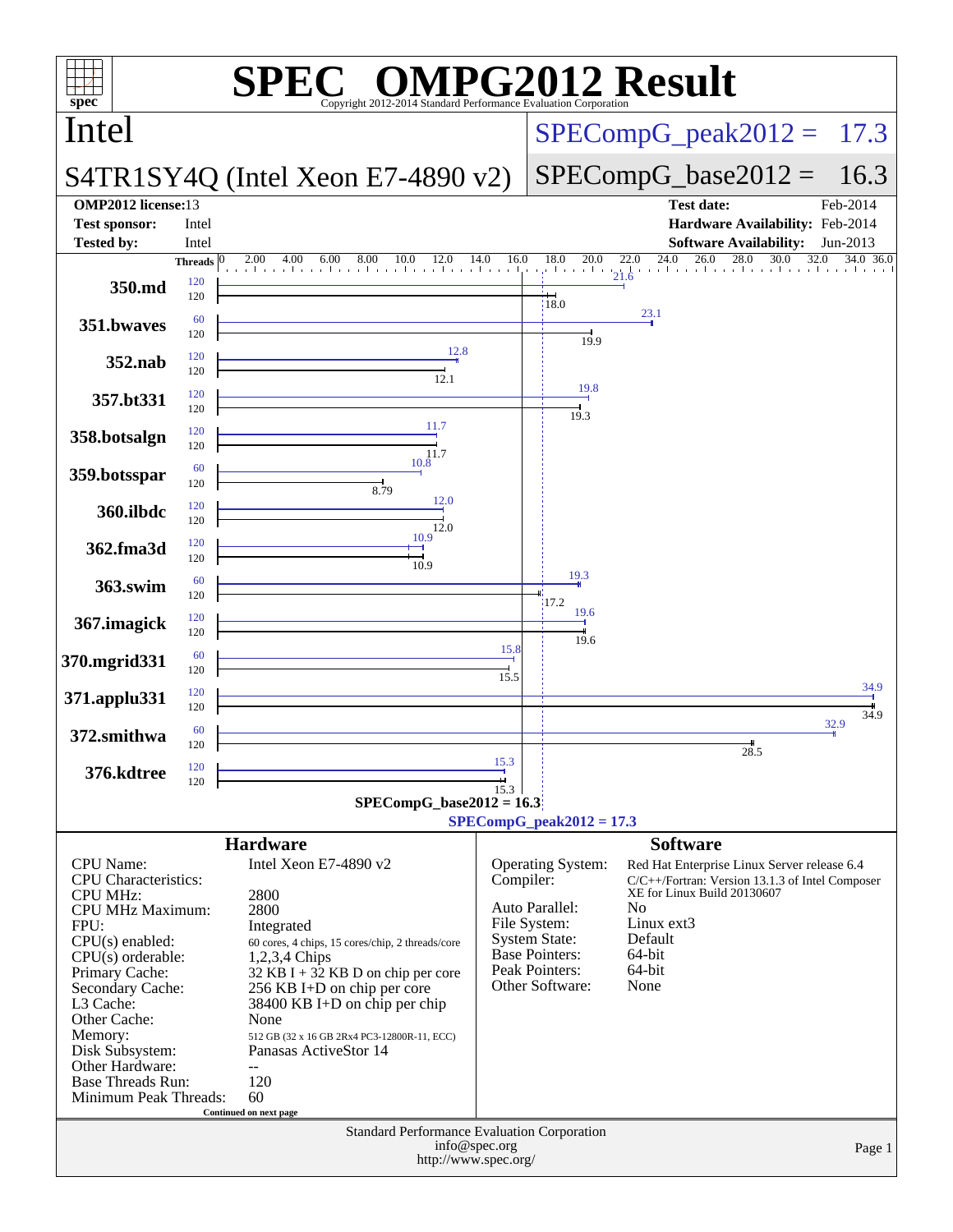

## Intel

### S4TR1SY4Q (Intel Xeon E7-4890 v2)

**[Tested by:](http://www.spec.org/auto/omp2012/Docs/result-fields.html#Testedby)** Intel **[Software Availability:](http://www.spec.org/auto/omp2012/Docs/result-fields.html#SoftwareAvailability)** Jun-2013

[Maximum Peak Threads:](http://www.spec.org/auto/omp2012/Docs/result-fields.html#MaximumPeakThreads) 120

 $SPECompG<sub>peak2012</sub> = 17.3$ 

### $SPECompG_base2012 = 16.3$  $SPECompG_base2012 = 16.3$

## **[OMP2012 license:](http://www.spec.org/auto/omp2012/Docs/result-fields.html#OMP2012license)**13 **[Test date:](http://www.spec.org/auto/omp2012/Docs/result-fields.html#Testdate)** Feb-2014

**[Test sponsor:](http://www.spec.org/auto/omp2012/Docs/result-fields.html#Testsponsor)** Intel **[Hardware Availability:](http://www.spec.org/auto/omp2012/Docs/result-fields.html#HardwareAvailability)** Feb-2014

Standard Performance Evaluation Corporation [info@spec.org](mailto:info@spec.org) <http://www.spec.org/> Page 2 **[Results Table](http://www.spec.org/auto/omp2012/Docs/result-fields.html#ResultsTable) [Benchmark](http://www.spec.org/auto/omp2012/Docs/result-fields.html#Benchmark) [Threads](http://www.spec.org/auto/omp2012/Docs/result-fields.html#Threads) [Seconds](http://www.spec.org/auto/omp2012/Docs/result-fields.html#Seconds) [Ratio](http://www.spec.org/auto/omp2012/Docs/result-fields.html#Ratio) [Seconds](http://www.spec.org/auto/omp2012/Docs/result-fields.html#Seconds) [Ratio](http://www.spec.org/auto/omp2012/Docs/result-fields.html#Ratio) [Seconds](http://www.spec.org/auto/omp2012/Docs/result-fields.html#Seconds) [Ratio](http://www.spec.org/auto/omp2012/Docs/result-fields.html#Ratio) Base [Threads](http://www.spec.org/auto/omp2012/Docs/result-fields.html#Threads) [Seconds](http://www.spec.org/auto/omp2012/Docs/result-fields.html#Seconds) [Ratio](http://www.spec.org/auto/omp2012/Docs/result-fields.html#Ratio) [Seconds](http://www.spec.org/auto/omp2012/Docs/result-fields.html#Seconds) [Ratio](http://www.spec.org/auto/omp2012/Docs/result-fields.html#Ratio) [Seconds](http://www.spec.org/auto/omp2012/Docs/result-fields.html#Seconds) [Ratio](http://www.spec.org/auto/omp2012/Docs/result-fields.html#Ratio) Peak** [350.md](http://www.spec.org/auto/omp2012/Docs/350.md.html) 120 **[257](http://www.spec.org/auto/omp2012/Docs/result-fields.html#Median) [18.0](http://www.spec.org/auto/omp2012/Docs/result-fields.html#Median)** 257 18.0 264 17.6 120 214 21.7 **[214](http://www.spec.org/auto/omp2012/Docs/result-fields.html#Median) [21.6](http://www.spec.org/auto/omp2012/Docs/result-fields.html#Median)** 214 21.6 [351.bwaves](http://www.spec.org/auto/omp2012/Docs/351.bwaves.html) 120 227 20.0 **[227](http://www.spec.org/auto/omp2012/Docs/result-fields.html#Median) [19.9](http://www.spec.org/auto/omp2012/Docs/result-fields.html#Median)** 227 19.9 60 **[196](http://www.spec.org/auto/omp2012/Docs/result-fields.html#Median) [23.1](http://www.spec.org/auto/omp2012/Docs/result-fields.html#Median)** 196 23.1 195 23.2 [352.nab](http://www.spec.org/auto/omp2012/Docs/352.nab.html) 120 321 12.1 **[322](http://www.spec.org/auto/omp2012/Docs/result-fields.html#Median) [12.1](http://www.spec.org/auto/omp2012/Docs/result-fields.html#Median)** 322 12.1 120 305 12.7 303 12.8 **[304](http://www.spec.org/auto/omp2012/Docs/result-fields.html#Median) [12.8](http://www.spec.org/auto/omp2012/Docs/result-fields.html#Median)** [357.bt331](http://www.spec.org/auto/omp2012/Docs/357.bt331.html) 120 **[245](http://www.spec.org/auto/omp2012/Docs/result-fields.html#Median) [19.3](http://www.spec.org/auto/omp2012/Docs/result-fields.html#Median)** 245 19.4 246 19.3 120 **[240](http://www.spec.org/auto/omp2012/Docs/result-fields.html#Median) [19.8](http://www.spec.org/auto/omp2012/Docs/result-fields.html#Median)** 240 19.8 240 19.8 [358.botsalgn](http://www.spec.org/auto/omp2012/Docs/358.botsalgn.html) 120 373 11.7 373 11.7 **[373](http://www.spec.org/auto/omp2012/Docs/result-fields.html#Median) [11.7](http://www.spec.org/auto/omp2012/Docs/result-fields.html#Median)** 120 373 11.7 **[373](http://www.spec.org/auto/omp2012/Docs/result-fields.html#Median) [11.7](http://www.spec.org/auto/omp2012/Docs/result-fields.html#Median)** 373 11.7 [359.botsspar](http://www.spec.org/auto/omp2012/Docs/359.botsspar.html) 120 **[597](http://www.spec.org/auto/omp2012/Docs/result-fields.html#Median) [8.79](http://www.spec.org/auto/omp2012/Docs/result-fields.html#Median)** 597 8.79 597 8.80 60 484 10.8 **[484](http://www.spec.org/auto/omp2012/Docs/result-fields.html#Median) [10.8](http://www.spec.org/auto/omp2012/Docs/result-fields.html#Median)** 484 10.8 [360.ilbdc](http://www.spec.org/auto/omp2012/Docs/360.ilbdc.html) 120 296 12.0 296 12.0 **[296](http://www.spec.org/auto/omp2012/Docs/result-fields.html#Median) [12.0](http://www.spec.org/auto/omp2012/Docs/result-fields.html#Median)** 120 296 12.0 **[296](http://www.spec.org/auto/omp2012/Docs/result-fields.html#Median) [12.0](http://www.spec.org/auto/omp2012/Docs/result-fields.html#Median)** 296 12.0 [362.fma3d](http://www.spec.org/auto/omp2012/Docs/362.fma3d.html) 120 **[348](http://www.spec.org/auto/omp2012/Docs/result-fields.html#Median) [10.9](http://www.spec.org/auto/omp2012/Docs/result-fields.html#Median)** 347 11.0 373 10.2 120 373 10.2 **[348](http://www.spec.org/auto/omp2012/Docs/result-fields.html#Median) [10.9](http://www.spec.org/auto/omp2012/Docs/result-fields.html#Median)** 347 11.0 [363.swim](http://www.spec.org/auto/omp2012/Docs/363.swim.html) 120 264 17.2 **[264](http://www.spec.org/auto/omp2012/Docs/result-fields.html#Median) [17.2](http://www.spec.org/auto/omp2012/Docs/result-fields.html#Median)** 265 17.1 60 235 19.3 **[235](http://www.spec.org/auto/omp2012/Docs/result-fields.html#Median) [19.3](http://www.spec.org/auto/omp2012/Docs/result-fields.html#Median)** 236 19.2 [367.imagick](http://www.spec.org/auto/omp2012/Docs/367.imagick.html) 120 358 19.6 360 19.5 **[359](http://www.spec.org/auto/omp2012/Docs/result-fields.html#Median) [19.6](http://www.spec.org/auto/omp2012/Docs/result-fields.html#Median)** 120 359 19.6 **[359](http://www.spec.org/auto/omp2012/Docs/result-fields.html#Median) [19.6](http://www.spec.org/auto/omp2012/Docs/result-fields.html#Median)** 358 19.6 [370.mgrid331](http://www.spec.org/auto/omp2012/Docs/370.mgrid331.html) 120 285 15.5 **[284](http://www.spec.org/auto/omp2012/Docs/result-fields.html#Median) [15.5](http://www.spec.org/auto/omp2012/Docs/result-fields.html#Median)** 284 15.5 60 280 15.8 280 15.8 **[280](http://www.spec.org/auto/omp2012/Docs/result-fields.html#Median) [15.8](http://www.spec.org/auto/omp2012/Docs/result-fields.html#Median)** [371.applu331](http://www.spec.org/auto/omp2012/Docs/371.applu331.html) 120 174 34.9 173 35.0 **[174](http://www.spec.org/auto/omp2012/Docs/result-fields.html#Median) [34.9](http://www.spec.org/auto/omp2012/Docs/result-fields.html#Median)** 120 **[174](http://www.spec.org/auto/omp2012/Docs/result-fields.html#Median) [34.9](http://www.spec.org/auto/omp2012/Docs/result-fields.html#Median)** 174 34.9 173 35.0 [372.smithwa](http://www.spec.org/auto/omp2012/Docs/372.smithwa.html) 120 **[188](http://www.spec.org/auto/omp2012/Docs/result-fields.html#Median) [28.5](http://www.spec.org/auto/omp2012/Docs/result-fields.html#Median)** 188 28.4 187 28.6 60 163 32.8 **[163](http://www.spec.org/auto/omp2012/Docs/result-fields.html#Median) [32.9](http://www.spec.org/auto/omp2012/Docs/result-fields.html#Median)** 163 32.9 [376.kdtree](http://www.spec.org/auto/omp2012/Docs/376.kdtree.html) 120 298 15.1 **[294](http://www.spec.org/auto/omp2012/Docs/result-fields.html#Median) [15.3](http://www.spec.org/auto/omp2012/Docs/result-fields.html#Median)** 294 15.3 120 **[294](http://www.spec.org/auto/omp2012/Docs/result-fields.html#Median) [15.3](http://www.spec.org/auto/omp2012/Docs/result-fields.html#Median)** 294 15.3 295 15.3 Results appear in the [order in which they were run.](http://www.spec.org/auto/omp2012/Docs/result-fields.html#RunOrder) Bold underlined text [indicates a median measurement.](http://www.spec.org/auto/omp2012/Docs/result-fields.html#Median) **[Platform Notes](http://www.spec.org/auto/omp2012/Docs/result-fields.html#PlatformNotes)** Sysinfo program /panfs/projects/innl/aknyaze1/OMP2012/1.0/Docs/sysinfo \$Rev: 395 \$ \$Date:: 2012-07-25 #\$ 8f8c0fe9e19c658963a1e67685e50647 running on eix05 Sat Feb 1 05:53:57 2014 This section contains SUT (System Under Test) info as seen by some common utilities. To remove or add to this section, see: <http://www.spec.org/omp2012/Docs/config.html#sysinfo> From /proc/cpuinfo model name : Intel(R) Xeon(R) CPU E7-4890 v2 @ 2.80GHz 4 "physical id"s (chips) 120 "processors" cores, siblings (Caution: counting these is hw and system dependent. The following excerpts from /proc/cpuinfo might not be reliable. Use with caution.) cpu cores : 15 siblings : 30 physical 0: cores 0 1 2 3 4 5 6 7 8 9 10 11 12 13 14 physical 1: cores 0 1 2 3 4 5 6 7 8 9 10 11 12 13 14 physical 2: cores 0 1 2 3 4 5 6 7 8 9 10 11 12 13 14 physical 3: cores 0 1 2 3 4 5 6 7 8 9 10 11 12 13 14 cache size : 38400 KB Continued on next page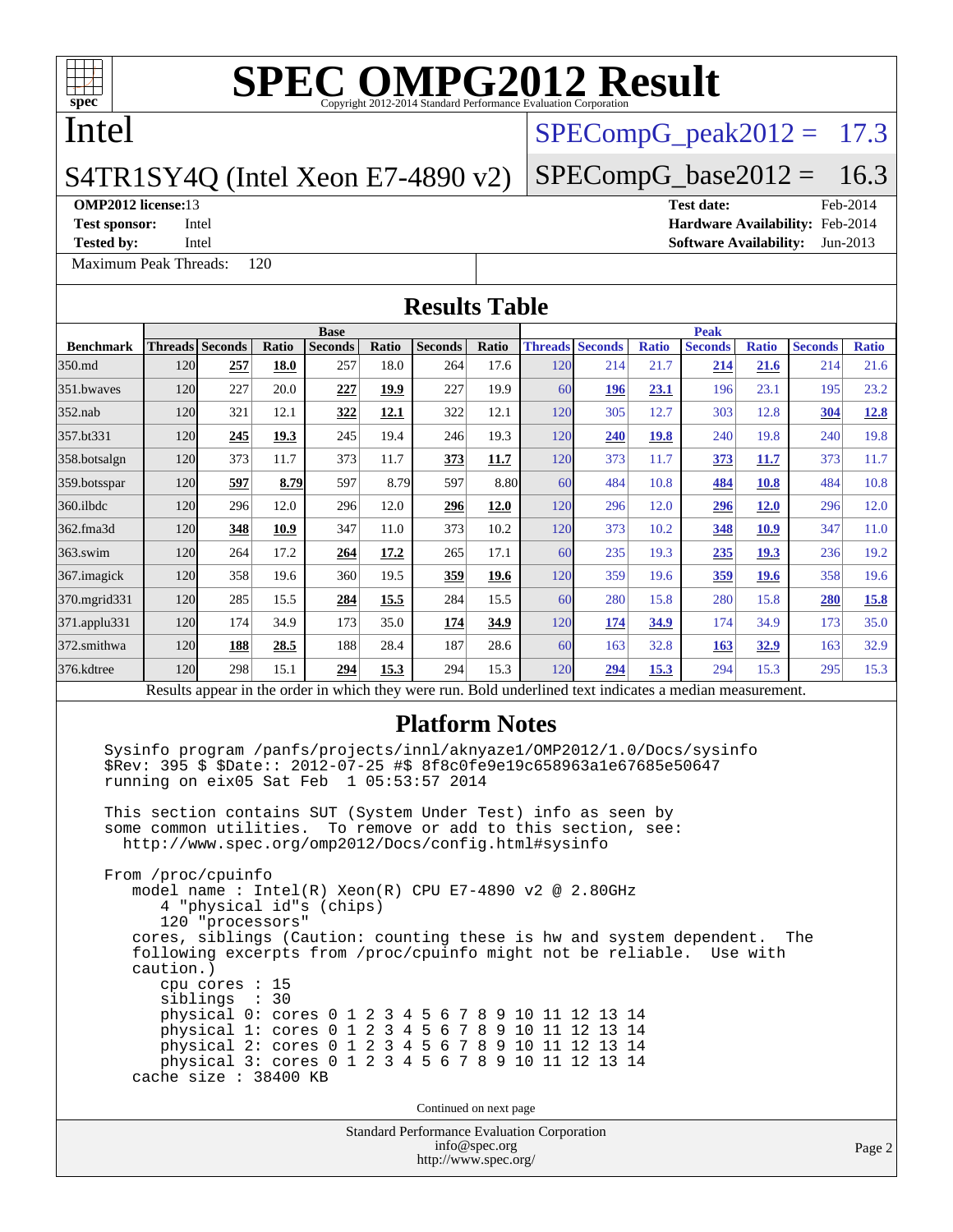

Intel

 $SPECompG<sub>peak2012</sub> = 17.3$ 

 $SPECompG_base2012 = 16.3$  $SPECompG_base2012 = 16.3$ 

S4TR1SY4Q (Intel Xeon E7-4890 v2)

**[OMP2012 license:](http://www.spec.org/auto/omp2012/Docs/result-fields.html#OMP2012license)**13 **[Test date:](http://www.spec.org/auto/omp2012/Docs/result-fields.html#Testdate)** Feb-2014 **[Test sponsor:](http://www.spec.org/auto/omp2012/Docs/result-fields.html#Testsponsor)** Intel **[Hardware Availability:](http://www.spec.org/auto/omp2012/Docs/result-fields.html#HardwareAvailability)** Feb-2014 **[Tested by:](http://www.spec.org/auto/omp2012/Docs/result-fields.html#Testedby)** Intel **[Software Availability:](http://www.spec.org/auto/omp2012/Docs/result-fields.html#SoftwareAvailability)** Jun-2013

### **[Platform Notes \(Continued\)](http://www.spec.org/auto/omp2012/Docs/result-fields.html#PlatformNotes)**

From /proc/meminfo<br>MemTotal: 529160992 kB HugePages\_Total: 0<br>Hugepagesize: 2048 kB Hugepagesize: /usr/bin/lsb\_release -d Red Hat Enterprise Linux Server release 6.4 (Santiago) From /etc/\*release\* /etc/\*version\* redhat-release: Red Hat Enterprise Linux Server release 6.4 (Santiago) system-release: Red Hat Enterprise Linux Server release 6.4 (Santiago) system-release-cpe: cpe:/o:redhat:enterprise\_linux:6server:ga:server uname -a: Linux eix05 2.6.32-358.6.2.el6.x86\_64.crt1 #4 SMP Fri May 17 15:33:33 MDT 2013 x86\_64 x86\_64 x86\_64 GNU/Linux run-level 3 Jan 27 20:46 SPEC is set to: /panfs/projects/innl/aknyaze1/OMP2012/1.0 Filesystem Type Size Used Avail Use% Mounted on panfs://36.101.211.1/projects 28T 18T 9.7T 65% /panfs/projects Cannot run dmidecode; consider saying 'chmod +s /usr/sbin/dmidecode' (End of data from sysinfo program) **[General Notes](http://www.spec.org/auto/omp2012/Docs/result-fields.html#GeneralNotes)**

Standard Performance Evaluation Corporation [info@spec.org](mailto:info@spec.org) <http://www.spec.org/> Page 3 ======================================================================== BIOS settings: Default Intel Turbo Boost Technology (Turbo) : Disabled Transparent Huge Pages Disabled via "echo never > /sys/kernel/mm/redhat\_transparent\_hugepage/enabled" ======================================================================== General OMP Library Settings ENV\_KMP\_LIBRARY=throughput ENV\_KMP\_STACKSIZE=190M ENV\_KMP\_BLOCKTIME=infinite ENV\_OMP\_DYNAMIC=FALSE ENV\_OMP\_NESTED=FALSE ENV\_OMP\_SCHEDULE=static ======================================================================== General base OMP Library Settings ENV\_KMP\_AFFINITY=compact,0,granularity=fine ======================================================================== General peak OMP Library Settings ENV\_KMP\_AFFINITY=compact,0,granularity=fine Continued on next page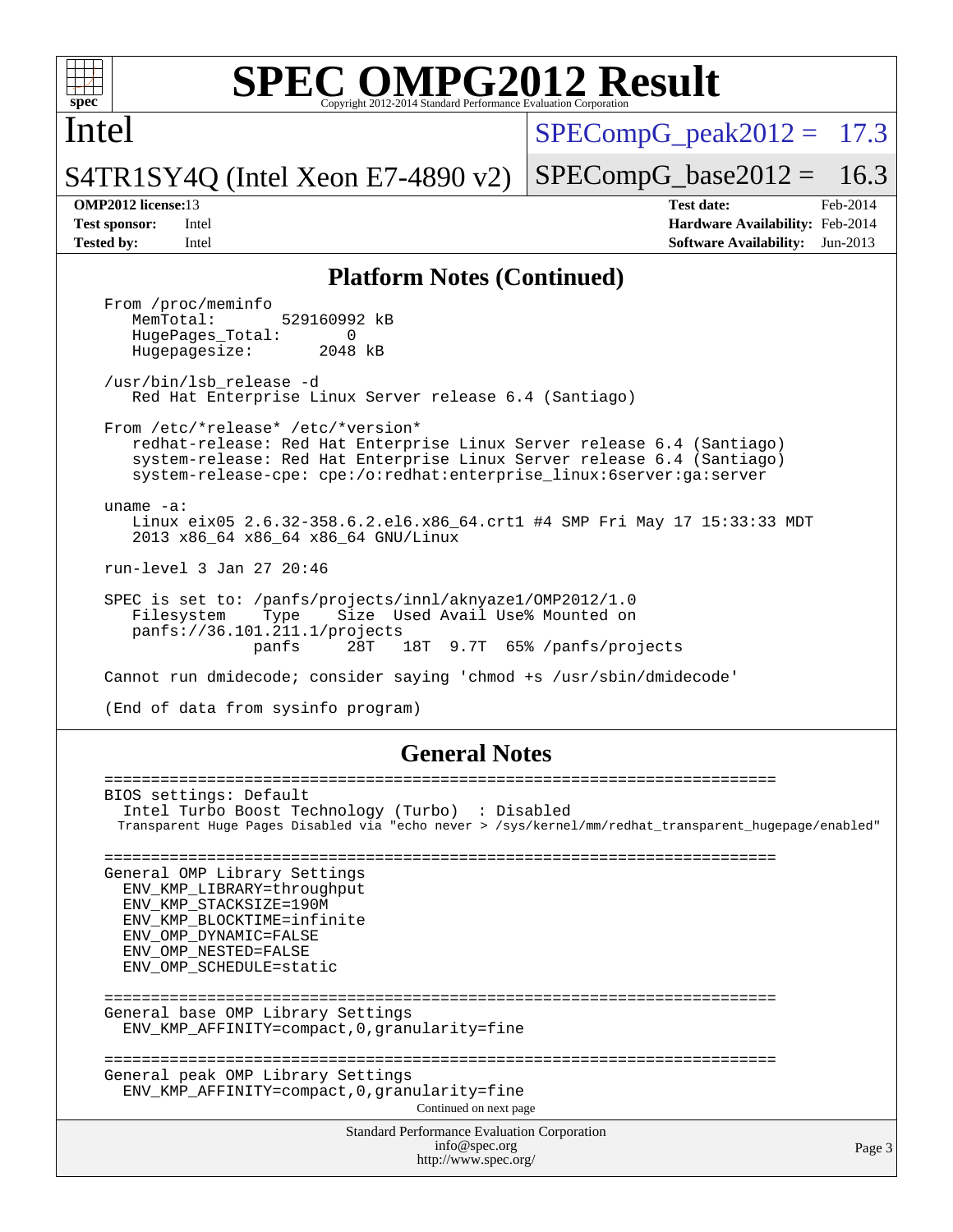

## Intel

 $SPECompG_peak2012 = 17.3$  $SPECompG_peak2012 = 17.3$ 

S4TR1SY4Q (Intel Xeon E7-4890 v2)

 $SPECompG_base2012 = 16.3$  $SPECompG_base2012 = 16.3$ 

**[OMP2012 license:](http://www.spec.org/auto/omp2012/Docs/result-fields.html#OMP2012license)**13 **[Test date:](http://www.spec.org/auto/omp2012/Docs/result-fields.html#Testdate)** Feb-2014 **[Test sponsor:](http://www.spec.org/auto/omp2012/Docs/result-fields.html#Testsponsor)** Intel **[Hardware Availability:](http://www.spec.org/auto/omp2012/Docs/result-fields.html#HardwareAvailability)** Feb-2014 **[Tested by:](http://www.spec.org/auto/omp2012/Docs/result-fields.html#Testedby)** Intel **[Software Availability:](http://www.spec.org/auto/omp2012/Docs/result-fields.html#SoftwareAvailability)** Jun-2013

### **[General Notes \(Continued\)](http://www.spec.org/auto/omp2012/Docs/result-fields.html#GeneralNotes)**

| Per benchmark peak OMP Library Settings                                                                   |
|-----------------------------------------------------------------------------------------------------------|
| 351.bwaves:peak:<br>ENV_KMP_AFFINITY=compact, 1, granularity=fine<br>ENV OMP SCHEDULE=static, 1           |
| 357.bt331:peak:<br>ENV OMP SCHEDULE=static, 1                                                             |
| 359.botsspar:peak:<br>ENV KMP AFFINITY=compact, 1, granularity=fine<br>ENV OMP SCHEDULE=quided            |
| 362.fma3d:peak:<br>ENV OMP SCHEDULE=static, 1                                                             |
| 363.swim:peak:<br>ENV_KMP_AFFINITY=compact, 1, granularity=fine                                           |
| $370.\text{mgrid}331:\text{peak}:$<br>ENV KMP AFFINITY=compact, 1, granularity=fine                       |
| $372.\text{smithwa:peak}:$<br>ENV OMP SCHEDULE=static, 1<br>ENV KMP AFFINITY=compact, 1, qranularity=fine |

# **[Base Compiler Invocation](http://www.spec.org/auto/omp2012/Docs/result-fields.html#BaseCompilerInvocation)**

[C benchmarks](http://www.spec.org/auto/omp2012/Docs/result-fields.html#Cbenchmarks): [icc](http://www.spec.org/omp2012/results/res2014q1/omp2012-20140204-00043.flags.html#user_CCbase_intel_icc_a87c68a857bc5ec5362391a49d3a37a6)

[C++ benchmarks:](http://www.spec.org/auto/omp2012/Docs/result-fields.html#CXXbenchmarks) [icpc](http://www.spec.org/omp2012/results/res2014q1/omp2012-20140204-00043.flags.html#user_CXXbase_intel_icpc_2d899f8d163502b12eb4a60069f80c1c)

[Fortran benchmarks](http://www.spec.org/auto/omp2012/Docs/result-fields.html#Fortranbenchmarks): [ifort](http://www.spec.org/omp2012/results/res2014q1/omp2012-20140204-00043.flags.html#user_FCbase_intel_ifort_8a5e5e06b19a251bdeaf8fdab5d62f20)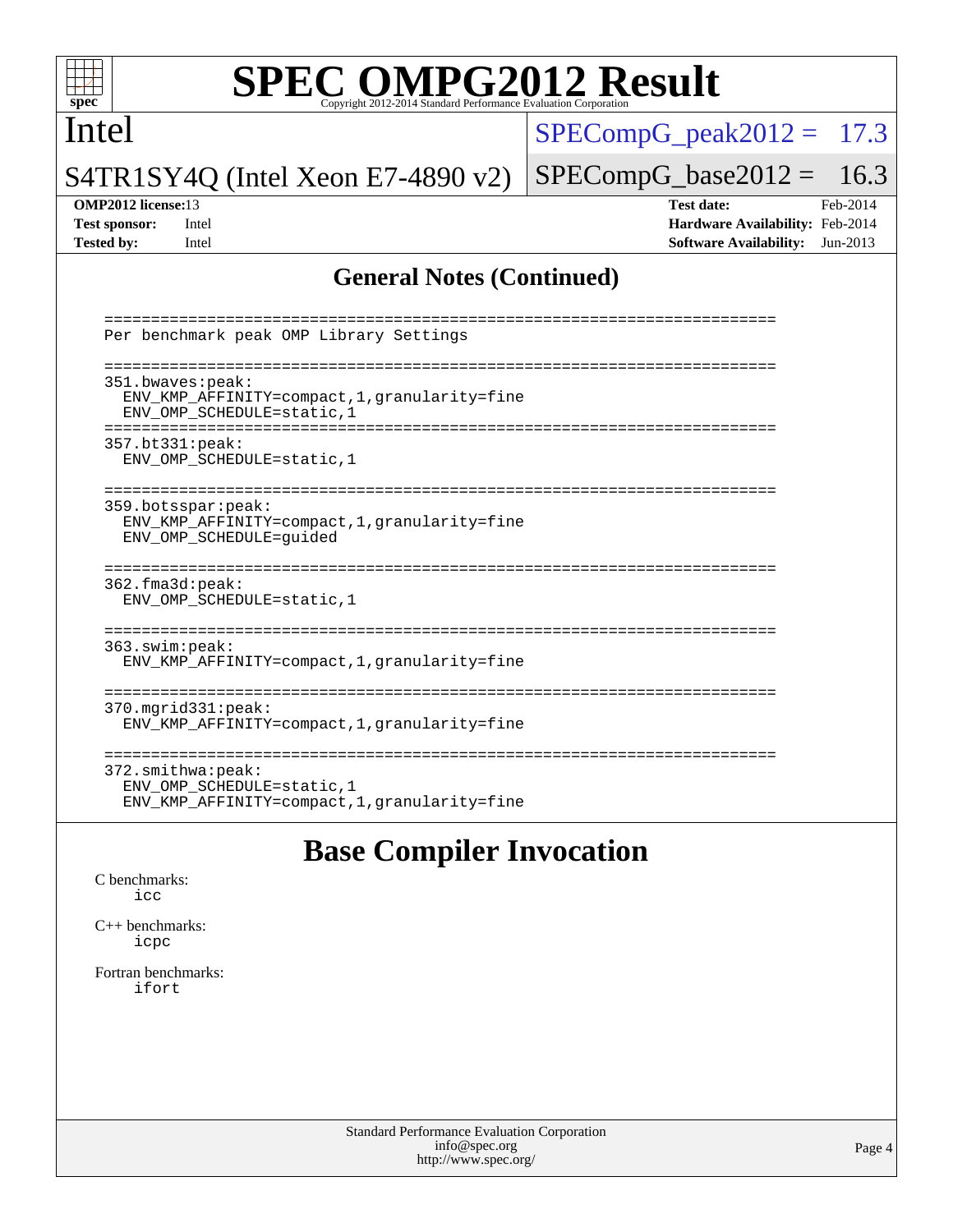

### Intel

 $SPECompG_peak2012 = 17.3$  $SPECompG_peak2012 = 17.3$ 

S4TR1SY4Q (Intel Xeon E7-4890 v2)

**[Test sponsor:](http://www.spec.org/auto/omp2012/Docs/result-fields.html#Testsponsor)** Intel **[Hardware Availability:](http://www.spec.org/auto/omp2012/Docs/result-fields.html#HardwareAvailability)** Feb-2014 **[Tested by:](http://www.spec.org/auto/omp2012/Docs/result-fields.html#Testedby)** Intel **[Software Availability:](http://www.spec.org/auto/omp2012/Docs/result-fields.html#SoftwareAvailability)** Jun-2013

 $SPECompG_base2012 = 16.3$  $SPECompG_base2012 = 16.3$ **[OMP2012 license:](http://www.spec.org/auto/omp2012/Docs/result-fields.html#OMP2012license)**13 **[Test date:](http://www.spec.org/auto/omp2012/Docs/result-fields.html#Testdate)** Feb-2014

**[Base Portability Flags](http://www.spec.org/auto/omp2012/Docs/result-fields.html#BasePortabilityFlags)**

 350.md: [-FR](http://www.spec.org/omp2012/results/res2014q1/omp2012-20140204-00043.flags.html#user_baseFPORTABILITY350_md_f-FR) 357.bt331: [-mcmodel=medium](http://www.spec.org/omp2012/results/res2014q1/omp2012-20140204-00043.flags.html#user_basePORTABILITY357_bt331_f-mcmodel_3a41622424bdd074c4f0f2d2f224c7e5) 363.swim: [-mcmodel=medium](http://www.spec.org/omp2012/results/res2014q1/omp2012-20140204-00043.flags.html#user_basePORTABILITY363_swim_f-mcmodel_3a41622424bdd074c4f0f2d2f224c7e5) 367.imagick: [-std=c99](http://www.spec.org/omp2012/results/res2014q1/omp2012-20140204-00043.flags.html#user_baseCPORTABILITY367_imagick_f-std_2ec6533b6e06f1c4a6c9b78d9e9cde24)

**[Base Optimization Flags](http://www.spec.org/auto/omp2012/Docs/result-fields.html#BaseOptimizationFlags)**

[C benchmarks](http://www.spec.org/auto/omp2012/Docs/result-fields.html#Cbenchmarks):

[-O2](http://www.spec.org/omp2012/results/res2014q1/omp2012-20140204-00043.flags.html#user_CCbase_f-O2) [-openmp](http://www.spec.org/omp2012/results/res2014q1/omp2012-20140204-00043.flags.html#user_CCbase_f-openmp) [-ipo](http://www.spec.org/omp2012/results/res2014q1/omp2012-20140204-00043.flags.html#user_CCbase_f-ipo_84062ab53814f613187d02344b8f49a7) [-xAVX](http://www.spec.org/omp2012/results/res2014q1/omp2012-20140204-00043.flags.html#user_CCbase_f-xAVX) [-ansi-alias](http://www.spec.org/omp2012/results/res2014q1/omp2012-20140204-00043.flags.html#user_CCbase_f-ansi-alias)

[C++ benchmarks:](http://www.spec.org/auto/omp2012/Docs/result-fields.html#CXXbenchmarks) [-O2](http://www.spec.org/omp2012/results/res2014q1/omp2012-20140204-00043.flags.html#user_CXXbase_f-O2) [-openmp](http://www.spec.org/omp2012/results/res2014q1/omp2012-20140204-00043.flags.html#user_CXXbase_f-openmp) [-ipo](http://www.spec.org/omp2012/results/res2014q1/omp2012-20140204-00043.flags.html#user_CXXbase_f-ipo_84062ab53814f613187d02344b8f49a7) [-xAVX](http://www.spec.org/omp2012/results/res2014q1/omp2012-20140204-00043.flags.html#user_CXXbase_f-xAVX) [-ansi-alias](http://www.spec.org/omp2012/results/res2014q1/omp2012-20140204-00043.flags.html#user_CXXbase_f-ansi-alias)

[Fortran benchmarks](http://www.spec.org/auto/omp2012/Docs/result-fields.html#Fortranbenchmarks):

[-O2](http://www.spec.org/omp2012/results/res2014q1/omp2012-20140204-00043.flags.html#user_FCbase_f-O2) [-openmp](http://www.spec.org/omp2012/results/res2014q1/omp2012-20140204-00043.flags.html#user_FCbase_f-openmp) [-ipo](http://www.spec.org/omp2012/results/res2014q1/omp2012-20140204-00043.flags.html#user_FCbase_f-ipo_84062ab53814f613187d02344b8f49a7) [-xAVX](http://www.spec.org/omp2012/results/res2014q1/omp2012-20140204-00043.flags.html#user_FCbase_f-xAVX) [-align array64byte](http://www.spec.org/omp2012/results/res2014q1/omp2012-20140204-00043.flags.html#user_FCbase_f-align_c9377f996e966d652baaf753401d4725)

**[Peak Compiler Invocation](http://www.spec.org/auto/omp2012/Docs/result-fields.html#PeakCompilerInvocation)**

[C benchmarks](http://www.spec.org/auto/omp2012/Docs/result-fields.html#Cbenchmarks): [icc](http://www.spec.org/omp2012/results/res2014q1/omp2012-20140204-00043.flags.html#user_CCpeak_intel_icc_a87c68a857bc5ec5362391a49d3a37a6)

[C++ benchmarks:](http://www.spec.org/auto/omp2012/Docs/result-fields.html#CXXbenchmarks) [icpc](http://www.spec.org/omp2012/results/res2014q1/omp2012-20140204-00043.flags.html#user_CXXpeak_intel_icpc_2d899f8d163502b12eb4a60069f80c1c)

[Fortran benchmarks](http://www.spec.org/auto/omp2012/Docs/result-fields.html#Fortranbenchmarks): [ifort](http://www.spec.org/omp2012/results/res2014q1/omp2012-20140204-00043.flags.html#user_FCpeak_intel_ifort_8a5e5e06b19a251bdeaf8fdab5d62f20)

## **[Peak Portability Flags](http://www.spec.org/auto/omp2012/Docs/result-fields.html#PeakPortabilityFlags)**

 350.md: [-FR](http://www.spec.org/omp2012/results/res2014q1/omp2012-20140204-00043.flags.html#user_peakFPORTABILITY350_md_f-FR) 357.bt331: [-mcmodel=medium](http://www.spec.org/omp2012/results/res2014q1/omp2012-20140204-00043.flags.html#user_peakPORTABILITY357_bt331_f-mcmodel_3a41622424bdd074c4f0f2d2f224c7e5) 363.swim: [-mcmodel=medium](http://www.spec.org/omp2012/results/res2014q1/omp2012-20140204-00043.flags.html#user_peakPORTABILITY363_swim_f-mcmodel_3a41622424bdd074c4f0f2d2f224c7e5) 367.imagick: [-std=c99](http://www.spec.org/omp2012/results/res2014q1/omp2012-20140204-00043.flags.html#user_peakCPORTABILITY367_imagick_f-std_2ec6533b6e06f1c4a6c9b78d9e9cde24)

# **[Peak Optimization Flags](http://www.spec.org/auto/omp2012/Docs/result-fields.html#PeakOptimizationFlags)**

[C benchmarks](http://www.spec.org/auto/omp2012/Docs/result-fields.html#Cbenchmarks):

 352.nab: [-O3](http://www.spec.org/omp2012/results/res2014q1/omp2012-20140204-00043.flags.html#user_peakOPTIMIZE352_nab_f-O3) [-openmp](http://www.spec.org/omp2012/results/res2014q1/omp2012-20140204-00043.flags.html#user_peakOPTIMIZE352_nab_f-openmp) [-ipo](http://www.spec.org/omp2012/results/res2014q1/omp2012-20140204-00043.flags.html#user_peakOPTIMIZE352_nab_f-ipo_84062ab53814f613187d02344b8f49a7) [-xAVX](http://www.spec.org/omp2012/results/res2014q1/omp2012-20140204-00043.flags.html#user_peakOPTIMIZE352_nab_f-xAVX) [-fno-alias](http://www.spec.org/omp2012/results/res2014q1/omp2012-20140204-00043.flags.html#user_peakOPTIMIZE352_nab_f-no-alias_694e77f6c5a51e658e82ccff53a9e63a) [-opt-malloc-options=1](http://www.spec.org/omp2012/results/res2014q1/omp2012-20140204-00043.flags.html#user_peakOPTIMIZE352_nab_f-opt-malloc-options_d882ffc6ff87e51efe45f9a5190004b0) [-opt-calloc](http://www.spec.org/omp2012/results/res2014q1/omp2012-20140204-00043.flags.html#user_peakOPTIMIZE352_nab_f-opt-calloc) [-fp-model fast=2](http://www.spec.org/omp2012/results/res2014q1/omp2012-20140204-00043.flags.html#user_peakOPTIMIZE352_nab_f-fp-model_a7fb8ccb7275e23f0079632c153cfcab) [-no-prec-div](http://www.spec.org/omp2012/results/res2014q1/omp2012-20140204-00043.flags.html#user_peakOPTIMIZE352_nab_f-no-prec-div) [-no-prec-sqrt](http://www.spec.org/omp2012/results/res2014q1/omp2012-20140204-00043.flags.html#user_peakOPTIMIZE352_nab_f-no-prec-sqrt) [-ansi-alias](http://www.spec.org/omp2012/results/res2014q1/omp2012-20140204-00043.flags.html#user_peakCOPTIMIZE352_nab_f-ansi-alias)

Continued on next page

Standard Performance Evaluation Corporation [info@spec.org](mailto:info@spec.org) <http://www.spec.org/>

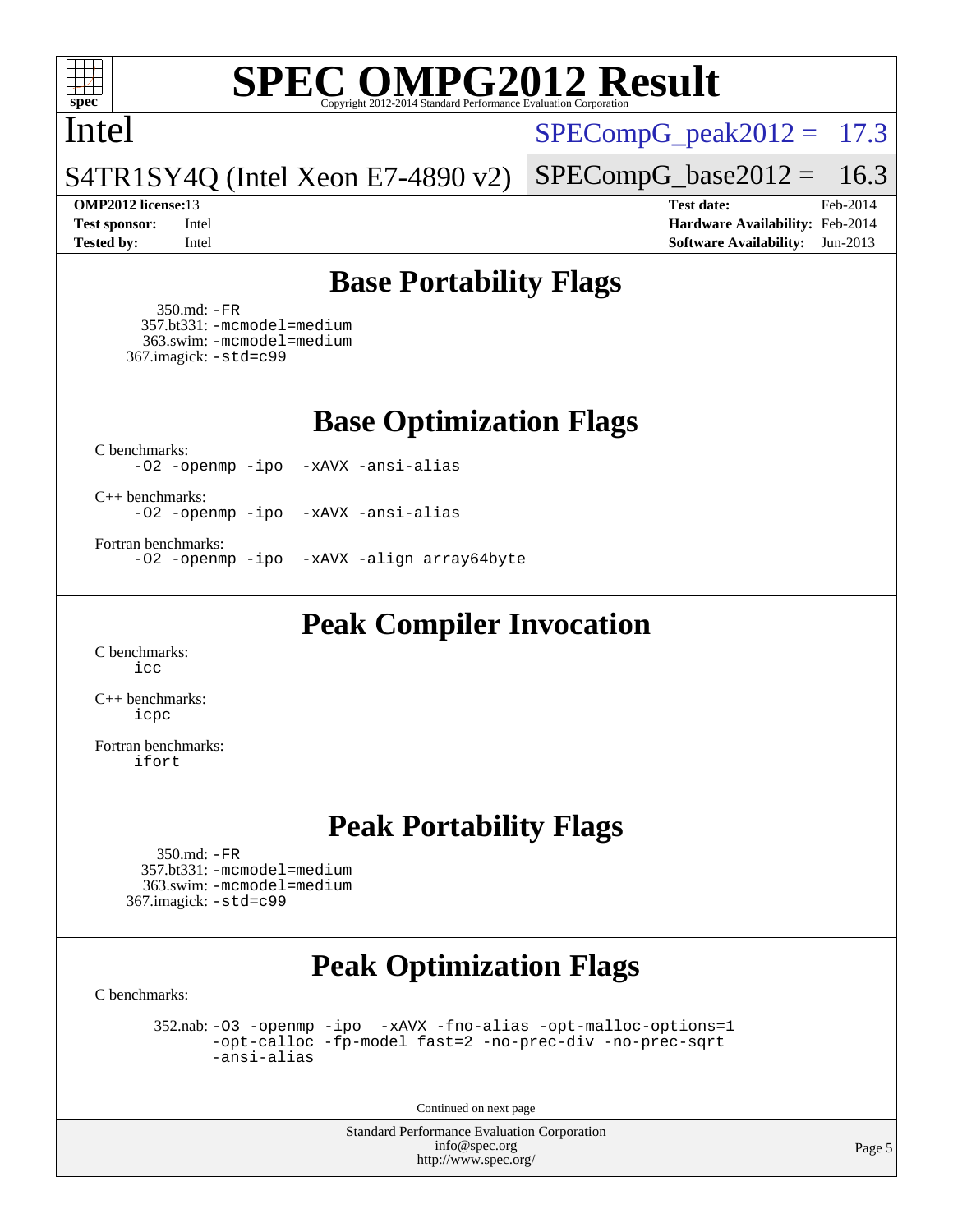

Intel

# **[SPEC OMPG2012 Result](http://www.spec.org/auto/omp2012/Docs/result-fields.html#SPECOMPG2012Result)**

 $SPECompG<sub>peak2012</sub> = 17.3$ 

S4TR1SY4Q (Intel Xeon E7-4890 v2)

 $SPECompG_base2012 = 16.3$  $SPECompG_base2012 = 16.3$ 

**[OMP2012 license:](http://www.spec.org/auto/omp2012/Docs/result-fields.html#OMP2012license)**13 **[Test date:](http://www.spec.org/auto/omp2012/Docs/result-fields.html#Testdate)** Feb-2014 **[Test sponsor:](http://www.spec.org/auto/omp2012/Docs/result-fields.html#Testsponsor)** Intel **[Hardware Availability:](http://www.spec.org/auto/omp2012/Docs/result-fields.html#HardwareAvailability)** Feb-2014 **[Tested by:](http://www.spec.org/auto/omp2012/Docs/result-fields.html#Testedby)** Intel **[Software Availability:](http://www.spec.org/auto/omp2012/Docs/result-fields.html#SoftwareAvailability)** Jun-2013

# **[Peak Optimization Flags \(Continued\)](http://www.spec.org/auto/omp2012/Docs/result-fields.html#PeakOptimizationFlags)**

 358.botsalgn: [-O2](http://www.spec.org/omp2012/results/res2014q1/omp2012-20140204-00043.flags.html#user_peakOPTIMIZE358_botsalgn_f-O2) [-openmp](http://www.spec.org/omp2012/results/res2014q1/omp2012-20140204-00043.flags.html#user_peakOPTIMIZE358_botsalgn_f-openmp) [-ipo](http://www.spec.org/omp2012/results/res2014q1/omp2012-20140204-00043.flags.html#user_peakOPTIMIZE358_botsalgn_f-ipo_84062ab53814f613187d02344b8f49a7) [-xAVX](http://www.spec.org/omp2012/results/res2014q1/omp2012-20140204-00043.flags.html#user_peakOPTIMIZE358_botsalgn_f-xAVX) [-ansi-alias](http://www.spec.org/omp2012/results/res2014q1/omp2012-20140204-00043.flags.html#user_peakCOPTIMIZE358_botsalgn_f-ansi-alias) 359.botsspar: [-O3](http://www.spec.org/omp2012/results/res2014q1/omp2012-20140204-00043.flags.html#user_peakOPTIMIZE359_botsspar_f-O3) [-openmp](http://www.spec.org/omp2012/results/res2014q1/omp2012-20140204-00043.flags.html#user_peakOPTIMIZE359_botsspar_f-openmp) [-ipo](http://www.spec.org/omp2012/results/res2014q1/omp2012-20140204-00043.flags.html#user_peakOPTIMIZE359_botsspar_f-ipo_84062ab53814f613187d02344b8f49a7) [-xAVX](http://www.spec.org/omp2012/results/res2014q1/omp2012-20140204-00043.flags.html#user_peakOPTIMIZE359_botsspar_f-xAVX) [-fno-alias](http://www.spec.org/omp2012/results/res2014q1/omp2012-20140204-00043.flags.html#user_peakOPTIMIZE359_botsspar_f-no-alias_694e77f6c5a51e658e82ccff53a9e63a) [-ansi-alias](http://www.spec.org/omp2012/results/res2014q1/omp2012-20140204-00043.flags.html#user_peakCOPTIMIZE359_botsspar_f-ansi-alias) 367.imagick: Same as 358.botsalgn 372.smithwa: [-O2](http://www.spec.org/omp2012/results/res2014q1/omp2012-20140204-00043.flags.html#user_peakOPTIMIZE372_smithwa_f-O2) [-openmp](http://www.spec.org/omp2012/results/res2014q1/omp2012-20140204-00043.flags.html#user_peakOPTIMIZE372_smithwa_f-openmp) [-ipo](http://www.spec.org/omp2012/results/res2014q1/omp2012-20140204-00043.flags.html#user_peakOPTIMIZE372_smithwa_f-ipo_84062ab53814f613187d02344b8f49a7) [-xSSE4.2](http://www.spec.org/omp2012/results/res2014q1/omp2012-20140204-00043.flags.html#user_peakOPTIMIZE372_smithwa_f-xSSE42_f91528193cf0b216347adb8b939d4107) [-fno-alias](http://www.spec.org/omp2012/results/res2014q1/omp2012-20140204-00043.flags.html#user_peakOPTIMIZE372_smithwa_f-no-alias_694e77f6c5a51e658e82ccff53a9e63a) [-opt-streaming-stores always](http://www.spec.org/omp2012/results/res2014q1/omp2012-20140204-00043.flags.html#user_peakOPTIMIZE372_smithwa_f-opt-streaming-stores-always_66f55dbc532842151ebc4c82f4f5b019) [-opt-malloc-options=1](http://www.spec.org/omp2012/results/res2014q1/omp2012-20140204-00043.flags.html#user_peakOPTIMIZE372_smithwa_f-opt-malloc-options_d882ffc6ff87e51efe45f9a5190004b0) [-ansi-alias](http://www.spec.org/omp2012/results/res2014q1/omp2012-20140204-00043.flags.html#user_peakCOPTIMIZE372_smithwa_f-ansi-alias) [C++ benchmarks:](http://www.spec.org/auto/omp2012/Docs/result-fields.html#CXXbenchmarks) [-O3](http://www.spec.org/omp2012/results/res2014q1/omp2012-20140204-00043.flags.html#user_CXXpeak_f-O3) [-openmp](http://www.spec.org/omp2012/results/res2014q1/omp2012-20140204-00043.flags.html#user_CXXpeak_f-openmp) [-ipo](http://www.spec.org/omp2012/results/res2014q1/omp2012-20140204-00043.flags.html#user_CXXpeak_f-ipo_84062ab53814f613187d02344b8f49a7) [-xAVX](http://www.spec.org/omp2012/results/res2014q1/omp2012-20140204-00043.flags.html#user_CXXpeak_f-xAVX) [-fno-alias](http://www.spec.org/omp2012/results/res2014q1/omp2012-20140204-00043.flags.html#user_CXXpeak_f-no-alias_694e77f6c5a51e658e82ccff53a9e63a) [-ansi-alias](http://www.spec.org/omp2012/results/res2014q1/omp2012-20140204-00043.flags.html#user_CXXpeak_f-ansi-alias) [Fortran benchmarks](http://www.spec.org/auto/omp2012/Docs/result-fields.html#Fortranbenchmarks): 350.md: [-O2](http://www.spec.org/omp2012/results/res2014q1/omp2012-20140204-00043.flags.html#user_peakOPTIMIZE350_md_f-O2) [-openmp](http://www.spec.org/omp2012/results/res2014q1/omp2012-20140204-00043.flags.html#user_peakOPTIMIZE350_md_f-openmp) [-ipo](http://www.spec.org/omp2012/results/res2014q1/omp2012-20140204-00043.flags.html#user_peakOPTIMIZE350_md_f-ipo_84062ab53814f613187d02344b8f49a7) [-xAVX](http://www.spec.org/omp2012/results/res2014q1/omp2012-20140204-00043.flags.html#user_peakOPTIMIZE350_md_f-xAVX) [-fno-alias](http://www.spec.org/omp2012/results/res2014q1/omp2012-20140204-00043.flags.html#user_peakOPTIMIZE350_md_f-no-alias_694e77f6c5a51e658e82ccff53a9e63a) [-opt-malloc-options=1](http://www.spec.org/omp2012/results/res2014q1/omp2012-20140204-00043.flags.html#user_peakOPTIMIZE350_md_f-opt-malloc-options_d882ffc6ff87e51efe45f9a5190004b0) [-fp-model fast=2](http://www.spec.org/omp2012/results/res2014q1/omp2012-20140204-00043.flags.html#user_peakFOPTIMIZE350_md_f-fp-model_a7fb8ccb7275e23f0079632c153cfcab) [-no-prec-div](http://www.spec.org/omp2012/results/res2014q1/omp2012-20140204-00043.flags.html#user_peakFOPTIMIZE350_md_f-no-prec-div) [-no-prec-sqrt](http://www.spec.org/omp2012/results/res2014q1/omp2012-20140204-00043.flags.html#user_peakFOPTIMIZE350_md_f-no-prec-sqrt) [-align array64byte](http://www.spec.org/omp2012/results/res2014q1/omp2012-20140204-00043.flags.html#user_peakFOPTIMIZE350_md_f-align_c9377f996e966d652baaf753401d4725) 351.bwaves: [-O3](http://www.spec.org/omp2012/results/res2014q1/omp2012-20140204-00043.flags.html#user_peakOPTIMIZE351_bwaves_f-O3) [-openmp](http://www.spec.org/omp2012/results/res2014q1/omp2012-20140204-00043.flags.html#user_peakOPTIMIZE351_bwaves_f-openmp) [-ipo](http://www.spec.org/omp2012/results/res2014q1/omp2012-20140204-00043.flags.html#user_peakOPTIMIZE351_bwaves_f-ipo_84062ab53814f613187d02344b8f49a7) [-xAVX](http://www.spec.org/omp2012/results/res2014q1/omp2012-20140204-00043.flags.html#user_peakOPTIMIZE351_bwaves_f-xAVX) [-fno-alias](http://www.spec.org/omp2012/results/res2014q1/omp2012-20140204-00043.flags.html#user_peakOPTIMIZE351_bwaves_f-no-alias_694e77f6c5a51e658e82ccff53a9e63a) [-fp-model fast=2](http://www.spec.org/omp2012/results/res2014q1/omp2012-20140204-00043.flags.html#user_peakFOPTIMIZE351_bwaves_f-fp-model_a7fb8ccb7275e23f0079632c153cfcab) [-no-prec-div](http://www.spec.org/omp2012/results/res2014q1/omp2012-20140204-00043.flags.html#user_peakFOPTIMIZE351_bwaves_f-no-prec-div) [-no-prec-sqrt](http://www.spec.org/omp2012/results/res2014q1/omp2012-20140204-00043.flags.html#user_peakFOPTIMIZE351_bwaves_f-no-prec-sqrt) [-align array64byte](http://www.spec.org/omp2012/results/res2014q1/omp2012-20140204-00043.flags.html#user_peakFOPTIMIZE351_bwaves_f-align_c9377f996e966d652baaf753401d4725) 357.bt331: Same as 351.bwaves 360.ilbdc: [-O3](http://www.spec.org/omp2012/results/res2014q1/omp2012-20140204-00043.flags.html#user_peakOPTIMIZE360_ilbdc_f-O3) [-openmp](http://www.spec.org/omp2012/results/res2014q1/omp2012-20140204-00043.flags.html#user_peakOPTIMIZE360_ilbdc_f-openmp) [-ipo](http://www.spec.org/omp2012/results/res2014q1/omp2012-20140204-00043.flags.html#user_peakOPTIMIZE360_ilbdc_f-ipo_84062ab53814f613187d02344b8f49a7) [-xAVX](http://www.spec.org/omp2012/results/res2014q1/omp2012-20140204-00043.flags.html#user_peakOPTIMIZE360_ilbdc_f-xAVX) [-opt-malloc-options=1](http://www.spec.org/omp2012/results/res2014q1/omp2012-20140204-00043.flags.html#user_peakOPTIMIZE360_ilbdc_f-opt-malloc-options_d882ffc6ff87e51efe45f9a5190004b0) [-align array64byte](http://www.spec.org/omp2012/results/res2014q1/omp2012-20140204-00043.flags.html#user_peakFOPTIMIZE360_ilbdc_f-align_c9377f996e966d652baaf753401d4725) 362.fma3d: [-O3](http://www.spec.org/omp2012/results/res2014q1/omp2012-20140204-00043.flags.html#user_peakOPTIMIZE362_fma3d_f-O3) [-openmp](http://www.spec.org/omp2012/results/res2014q1/omp2012-20140204-00043.flags.html#user_peakOPTIMIZE362_fma3d_f-openmp) [-ipo](http://www.spec.org/omp2012/results/res2014q1/omp2012-20140204-00043.flags.html#user_peakOPTIMIZE362_fma3d_f-ipo_84062ab53814f613187d02344b8f49a7) [-xAVX](http://www.spec.org/omp2012/results/res2014q1/omp2012-20140204-00043.flags.html#user_peakOPTIMIZE362_fma3d_f-xAVX) [-fno-alias](http://www.spec.org/omp2012/results/res2014q1/omp2012-20140204-00043.flags.html#user_peakOPTIMIZE362_fma3d_f-no-alias_694e77f6c5a51e658e82ccff53a9e63a) [-align array64byte](http://www.spec.org/omp2012/results/res2014q1/omp2012-20140204-00043.flags.html#user_peakFOPTIMIZE362_fma3d_f-align_c9377f996e966d652baaf753401d4725) 363.swim: [-O3](http://www.spec.org/omp2012/results/res2014q1/omp2012-20140204-00043.flags.html#user_peakOPTIMIZE363_swim_f-O3) [-openmp](http://www.spec.org/omp2012/results/res2014q1/omp2012-20140204-00043.flags.html#user_peakOPTIMIZE363_swim_f-openmp) [-ipo](http://www.spec.org/omp2012/results/res2014q1/omp2012-20140204-00043.flags.html#user_peakOPTIMIZE363_swim_f-ipo_84062ab53814f613187d02344b8f49a7) [-xSSE4.2](http://www.spec.org/omp2012/results/res2014q1/omp2012-20140204-00043.flags.html#user_peakOPTIMIZE363_swim_f-xSSE42_f91528193cf0b216347adb8b939d4107) [-fno-alias](http://www.spec.org/omp2012/results/res2014q1/omp2012-20140204-00043.flags.html#user_peakOPTIMIZE363_swim_f-no-alias_694e77f6c5a51e658e82ccff53a9e63a) [-opt-streaming-stores always](http://www.spec.org/omp2012/results/res2014q1/omp2012-20140204-00043.flags.html#user_peakOPTIMIZE363_swim_f-opt-streaming-stores-always_66f55dbc532842151ebc4c82f4f5b019) [-opt-malloc-options=3](http://www.spec.org/omp2012/results/res2014q1/omp2012-20140204-00043.flags.html#user_peakOPTIMIZE363_swim_f-opt-malloc-options_13ab9b803cf986b4ee62f0a5998c2238) [-align array64byte](http://www.spec.org/omp2012/results/res2014q1/omp2012-20140204-00043.flags.html#user_peakFOPTIMIZE363_swim_f-align_c9377f996e966d652baaf753401d4725) 370.mgrid331: [-O2](http://www.spec.org/omp2012/results/res2014q1/omp2012-20140204-00043.flags.html#user_peakOPTIMIZE370_mgrid331_f-O2) [-openmp](http://www.spec.org/omp2012/results/res2014q1/omp2012-20140204-00043.flags.html#user_peakOPTIMIZE370_mgrid331_f-openmp) [-ipo](http://www.spec.org/omp2012/results/res2014q1/omp2012-20140204-00043.flags.html#user_peakOPTIMIZE370_mgrid331_f-ipo_84062ab53814f613187d02344b8f49a7) [-xSSE4.2](http://www.spec.org/omp2012/results/res2014q1/omp2012-20140204-00043.flags.html#user_peakOPTIMIZE370_mgrid331_f-xSSE42_f91528193cf0b216347adb8b939d4107) [-fno-alias](http://www.spec.org/omp2012/results/res2014q1/omp2012-20140204-00043.flags.html#user_peakOPTIMIZE370_mgrid331_f-no-alias_694e77f6c5a51e658e82ccff53a9e63a) [-opt-malloc-options=3](http://www.spec.org/omp2012/results/res2014q1/omp2012-20140204-00043.flags.html#user_peakOPTIMIZE370_mgrid331_f-opt-malloc-options_13ab9b803cf986b4ee62f0a5998c2238) [-align array64byte](http://www.spec.org/omp2012/results/res2014q1/omp2012-20140204-00043.flags.html#user_peakFOPTIMIZE370_mgrid331_f-align_c9377f996e966d652baaf753401d4725) 371.applu331: [-O2](http://www.spec.org/omp2012/results/res2014q1/omp2012-20140204-00043.flags.html#user_peakOPTIMIZE371_applu331_f-O2) [-openmp](http://www.spec.org/omp2012/results/res2014q1/omp2012-20140204-00043.flags.html#user_peakOPTIMIZE371_applu331_f-openmp) [-ipo](http://www.spec.org/omp2012/results/res2014q1/omp2012-20140204-00043.flags.html#user_peakOPTIMIZE371_applu331_f-ipo_84062ab53814f613187d02344b8f49a7) [-xAVX](http://www.spec.org/omp2012/results/res2014q1/omp2012-20140204-00043.flags.html#user_peakOPTIMIZE371_applu331_f-xAVX) [-align array64byte](http://www.spec.org/omp2012/results/res2014q1/omp2012-20140204-00043.flags.html#user_peakFOPTIMIZE371_applu331_f-align_c9377f996e966d652baaf753401d4725) The flags file that was used to format this result can be browsed at <http://www.spec.org/omp2012/flags/Intel-ic13.0-linux64.20140219.html> You can also download the XML flags source by saving the following link: <http://www.spec.org/omp2012/flags/Intel-ic13.0-linux64.20140219.xml>

> Standard Performance Evaluation Corporation [info@spec.org](mailto:info@spec.org) <http://www.spec.org/>